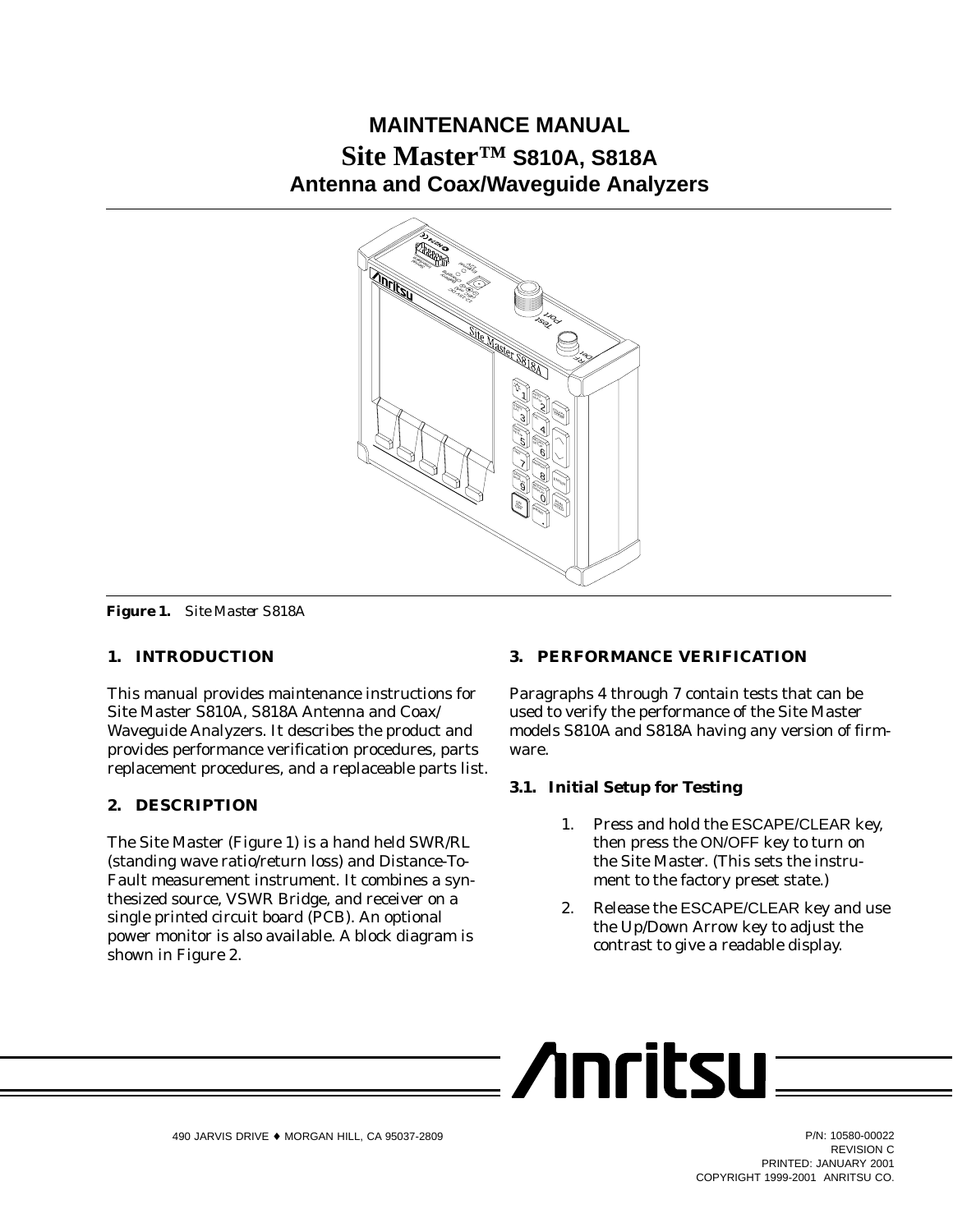

*Figure 2. Site Master Block Diagram*

# **4. FREQUENCY ACCURACY**

The following test can be used to verify the CW frequency accuracy of the Site Master. Measurement calibration of the Site Master is *not* required for this test.

# **a. Equipment Required:**

- Spectrum Analyzer Anritsu Model MS2602A

# **b. Procedure:**

1. Press and hold the ESCAPE/CLEAR key, then press the ON/OFF key to turn on the Site Master. (This sets the instrument to the factory preset state.)

# *NOTE*

Before continuing, allow a five minute warm up for the internal circuitry to stabilize.

2. Press the **FREQ** soft key.

- 3. Press the **F1** soft key, set to 9 GHz, then press the ENTER key.
- 4. Press the **F2** soft key, set to 9 GHz, then press the ENTER key.
- 5. Connect the RF cable from the Site Master Test Port to the RF Input on the MS2602A.
- 6. Set up the Spectrum Analyzer as follows:
	- (a) Press Preset.
	- (b) Press Center and enter 1 GHz.
	- (c) Press the Max Hold button.
- 7. If the Site Master has gone into the hold mode, press the RUN/HOLD key to make the measurement.
- 8. Use the Spectrum Analyzer marker to measure the center of the response. The frequency should be 1 GHz  $\pm$ 75 kHz.

# *NOTE*

Nominal power is approximately 0 - 10 dBm at 1 GHz.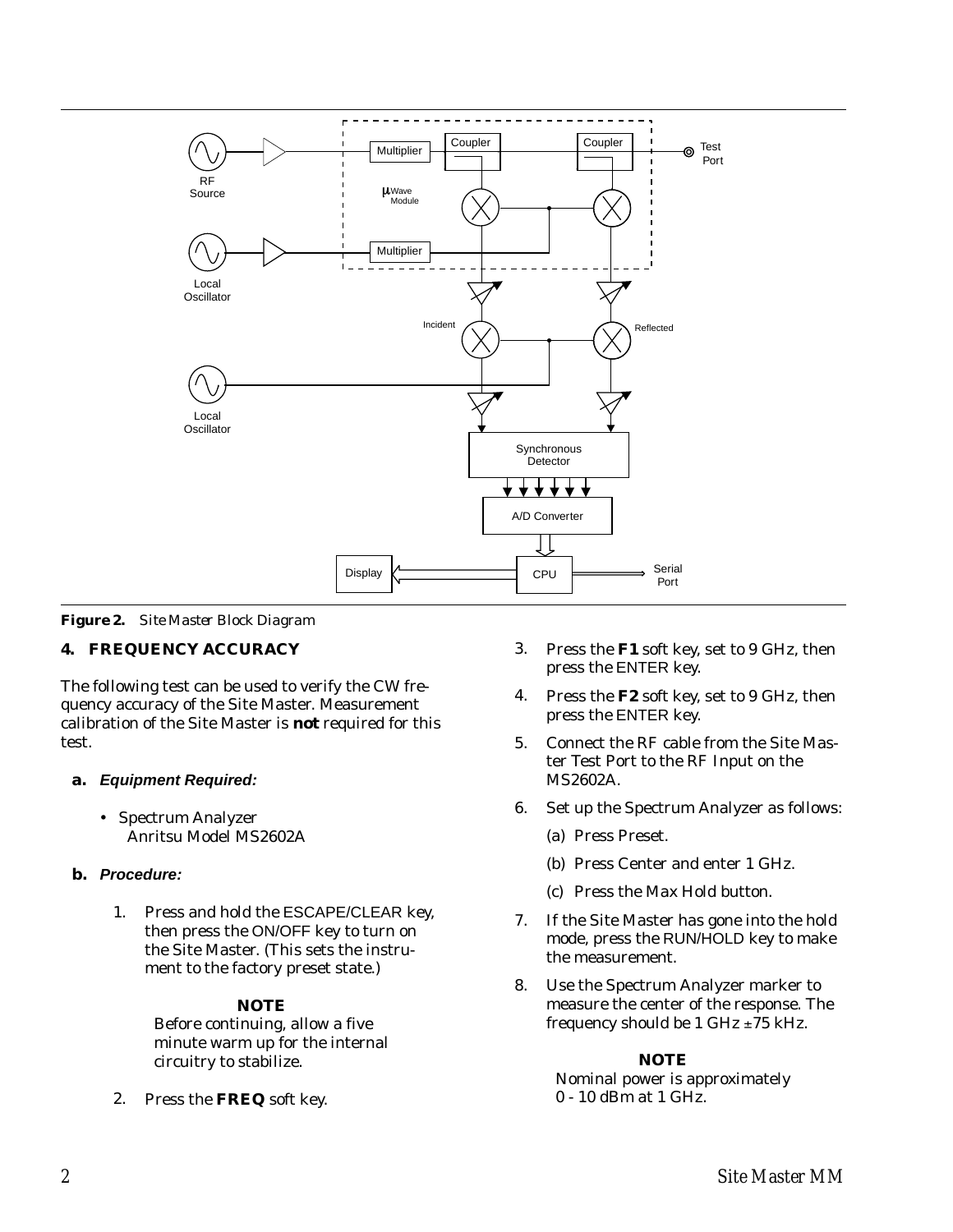# **5. RETURN LOSS VERIFICATION**

The following test can be used to verify the accuracy of return loss measurements. Verification is performed by measuring the Source Match and Corrected Directivity. This method eliminates the uncertainties of measuring standard offset. Measurement calibration of the Site Master is required for this test.

Refer to the RF Measurement Chart on page 13, and the Return Loss Verification worksheet on page 14.

### **a. Equipment Required:**

- PC with Site Master Software Tools
- Null-modem Serial Interface Cable (800-441)
- 18N50 Precision Airline
- 22A50 Open / Short
- 22N50 Open / Short
- 29A50-20 Precision Offset Termination
- 28N50-2 Precision Termination

### **b. Procedure:**

1. Press and hold the ESCAPE/CLEAR key, then press the ON/OFF key to turn on the Site Master. (This sets the instrument to the factory preset state.)

### *NOTE*

Before continuing, allow a five minute warm up for the internal circuitry to stabilize.

- 2. Connect the Site Master to the PC through a null-modem cable.
- 3. Perform an OSL calibration over the frequency range of the unit using the 22N50 Open/Short and the 28N50-2 Precision Termination. Verify that noise spikes are below 44 dB and that the trace is smooth. Repeat as required.
- 4. Remove the 28N50-2 Termination.
- 5. Connect a 18N50 Precision Airline to the test port.
- 6. Connect a 22A50 Short to the open end of the airline.
- 7. Press the AUTOSCALE key.
- 8. Open the Site Master Software Tools program.
- 9. Select the "Start a Plot Capture" icon, or select Capture|Start Capture from the menu.
- 10. Observe that the "Waiting for Data" message appears on screen.
- 11. On the Site Master, capture and store a new trace.
- 12. Recall the stored trace.
- 13. Press ENTER to start the screen capture. The trace should appear on the PC screen.
- 14. Measure and record the worst case peak-to-peak ripple.
- 15. Use the RF Measurement Chart (page 13) to correlate the peak-to-peak ripple reading to a return loss value in dB. The measured value should be:  $\leq$  17 dB (3.3 - 10.5 GHz)  $\leq$  14 dB (10.5 - 18 GHz).
- 16. Remove the 22A50 Open / Short.
- 17. Connect the 29A50-20 Precision Offset Termination to the open end of the airline.
- 18. Press the AUTOSCALE key.
- 19. Measure and record the worst case peak-to-peak ripple.
- 20. Add this value to the mean value of the 29A50-20 Precision Offset Termination.
- 21. Use the RF Measurement Chart to correlate the reading to a return loss value in dB. The measured value should be:  $\leq$  37 dB (3.3 - 10.5 GHz)  $\leq$  34 dB (10.5 - 18 GHz).
- 22. Remove the airline and Precision Offset Termination.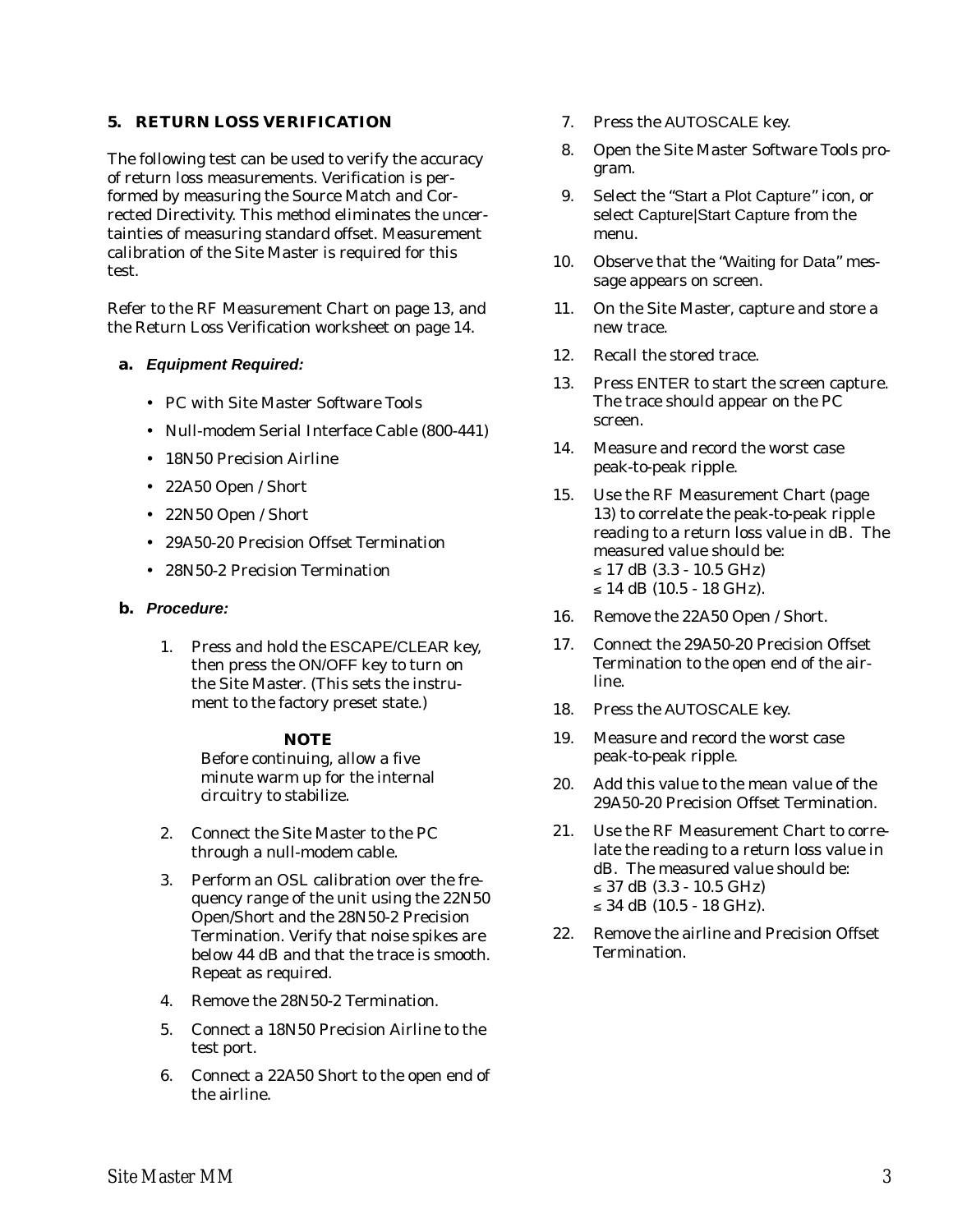# **6. POWER MONITOR VERIFICATION**

If the Power Monitor (Option 5) is installed in the Site Master, the following test can be used to verify the accuracy of the power measurements. Measurement calibration of the Site Master is *not* required for this test.

# **a. Equipment Required:**

- RF Detector, 10 MHz to 20 GHz, Anritsu 560-7N50B
- 10 dB Attenuator, Weinshel 1R-10
- 30 dB Attenuator, Weinshel 1R-30
- RF Reference Source, 0.050 GHz, Anritsu MA2418A
- DC Power Supply, Anritsu 2000-933

### **b. Procedure**

1. Connect the DC power supply to the MA2418A Reference Source. (Refer to Figure 3.)

- 2. Connect the MA2418A Reference Source to the input of the 560-7N50B RF detector.
- 3. Connect the RF Detector output to the RF Detector input of the Site Master.
- 4. Connect the DC power supply to the appropriate line voltage to supply power to the MA2418A Reference Source.
- 5. Press and hold the ESCAPE/CLEAR key, then press the ON/OFF key to turn on the Site Master. (This sets the instrument to the factory preset state.)
- 6. Press the **MODE** soft key.
- 7. Use the Up/Down Arrow key to highlight POWER MONITOR, then press ENTER.
- 8. Press the **ZERO** soft key to zero the power monitor. When complete, ZERO ADJ:ON is displayed in the message area.
- 9. Verify that the power monitor reading is  $0.0$  dBm  $\pm 1$  dB.



*Figure 3. Power Monitor Verification*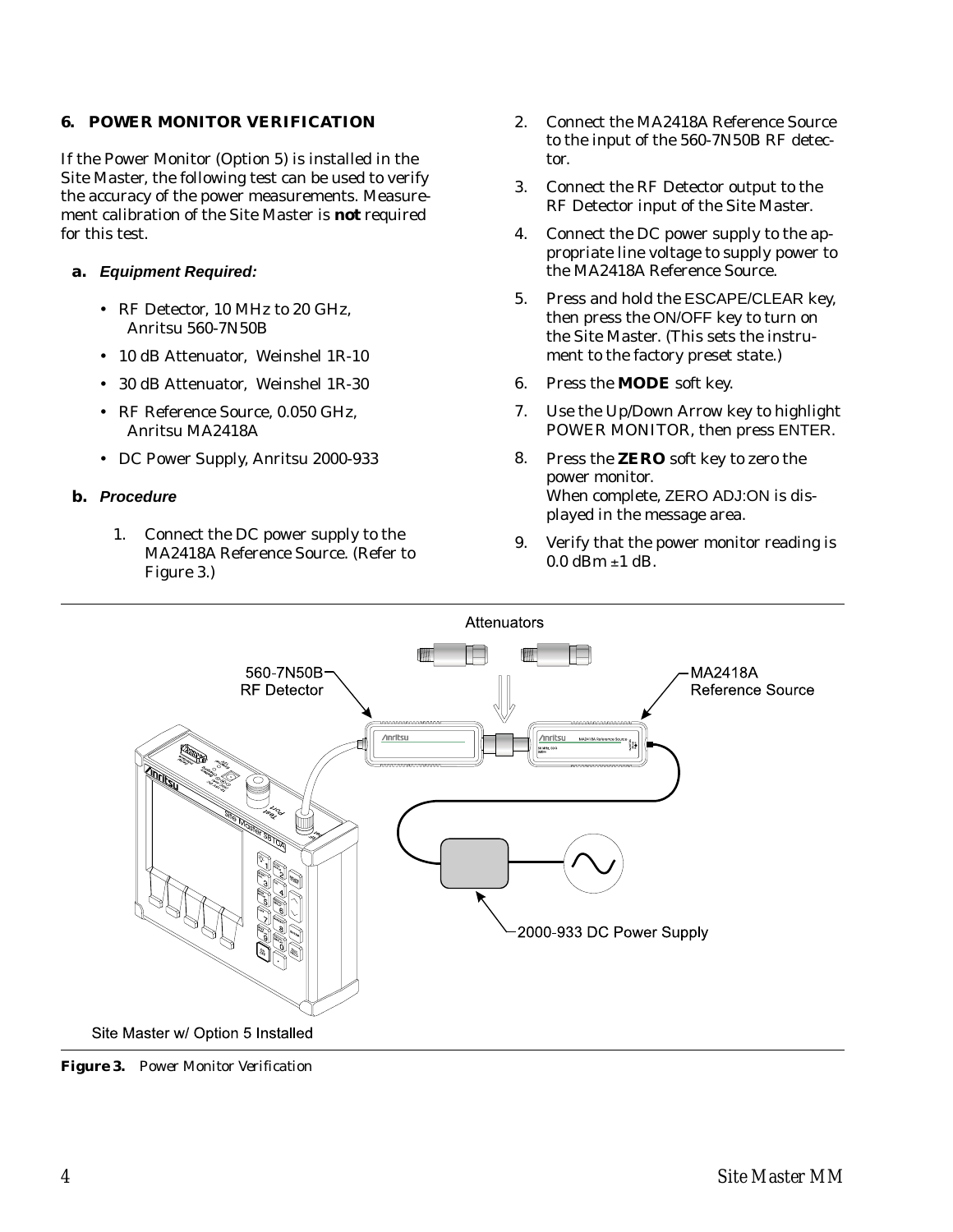- 10. Connect the output of the MA2418A Reference Source to the two attenuators so as to add 40 dB of attenuation (Figure 3).
- 11. Connect the MA2418A Reference Source and the attenuators to the input of the 560-7N50B RF detector.
- 12. Verify that the power monitor reading is now  $-40.0$  dBm  $\pm 2$  dB.

# **7. TERMINATION VERIFICATION**

This test can be used to verify the accuracy of terminations used with the Site Master. The test uses the precision return loss mode of the 541XXA Scalar Measurement System. Measurements of terminations using this mode provide results that are traceable to the NIST (National Institute of Standards and Technology) standards for the precision airline.

- **a. Equipment Required:**
	- Scalar Measurement System, Anritsu 541XXA
	- Offset SWR Autotester, Anritsu 560-97A50-20
	- Precision Airline, Anritsu 18N50
	- Open/Short, Anritsu 22N50
	- 50 Ohm Termination, Anritsu 26N50
	- Source Adapter, Anritsu 34NN50A

# **b. Procedure**

- 1. Connect the test equipment as shown in Figure 3.
- 2. Press the Power key on the 541XXA to On.
- 3. Press the System Menu key.
- 4. Using the Menu up-down keys: Highlight **RESET**, then press the Select key.
- 5. At the RESET MENU display, use the Menu up-down keys to highlight **RESET TO FACTORY DEFAULTS**, then press the Select key.
- 6. Set the signal source for the frequency range as follows:
	- (a) Press the Frequency key.
	- (b) Using the Data Entry Keypad or Data Entry Knob, set the **START** frequency to 0.01 GHz. Press the Enter key.
	- (c) Using the Data Entry Keypad or Data Entry Knob, set the **STOP** frequency to 18.0 GHz. Press the Enter key.



*Figure 4. 541XXA Precision Return Loss Test Setup*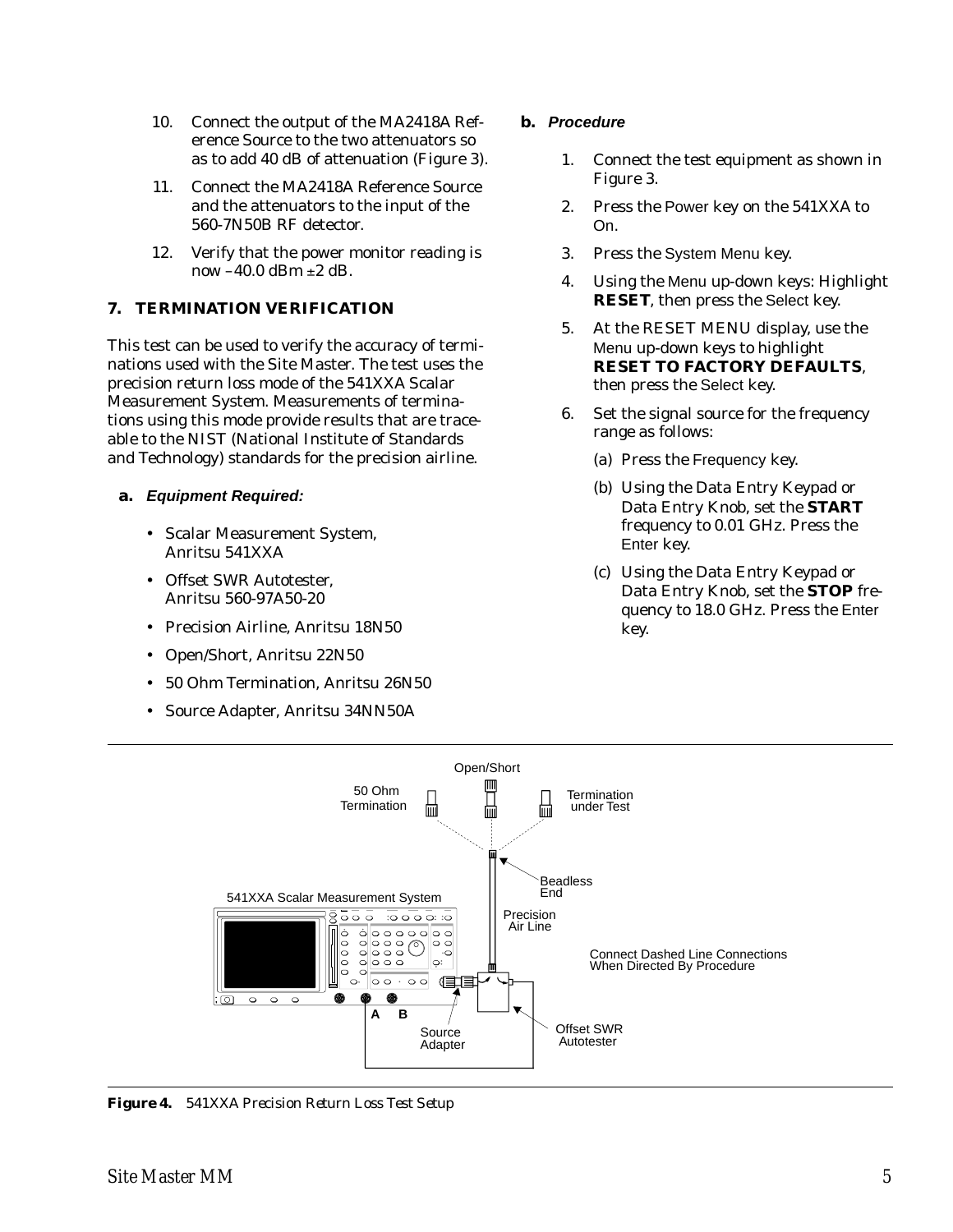- 7. Press the Channel 2 Display On/Off key to Off.
- 8. Press the Channel 1 Menu key.
- 9. Using the Menu up-down keys: Highlight **PRECISION RL**, then press the Select key.
- 10. At the PRECISION RETURN LOSS menu display, use the Menu up-down keys to highlight **FINAL**, then press the Select key.
- 11. Press the Calibration key.
- 12. At the CALIBRATION menu display, use the Menu up-down keys to highlight **START CAL**, then press the Select key.
- 13. At the PRECISION RETURN LOSS CALIBRATION menu display prompt, connect the Offset SWR Autotester to Input A, if you have not done so yet.
- 14. Connect the precision air line to the Offset SWR Autotester test port. Position the air line pointing vertically upward. Downward or horizontal positions make connector pin alignment difficult.

# *NOTE*

Ensure that the beadless end of the precision airline is at the measurement connection point.

- 15. Press the Select key when ready.
- 16. At the PRECISION RETURN LOSS CALIBRATION menu prompt, connect the Open to the beadless end of the airline. Press the Select key to start the calibration.
- 17. Verify that the display resembles that shown in Figure 5.

# **CAUTION**

During both calibration and measurement, be sure to properly align the beadless connector of the airline. When the connectors are mis-aligned, a spike will usually be visible on the display.

18. At the next menu prompt, remove the Open and connect the Short to the

![](_page_5_Figure_16.jpeg)

*Figure 5. Example of a Good Connection*

beadless end of the airline. Press the Select key to start the calibration process.

- 19. At the next menu prompt, remove the Short and connect the 50 Ohm Termination to the beadless end of the air line. Press the Select key to start the calibration process.
- 20. When the calibration is complete, remove the 50 Ohm Termination.
- 21. Connect the Termination under Test to the beadless end of the air line and press the Select key to begin the measurement.
- 22. Observe that the waveform displayed resembles that shown in Figure 6.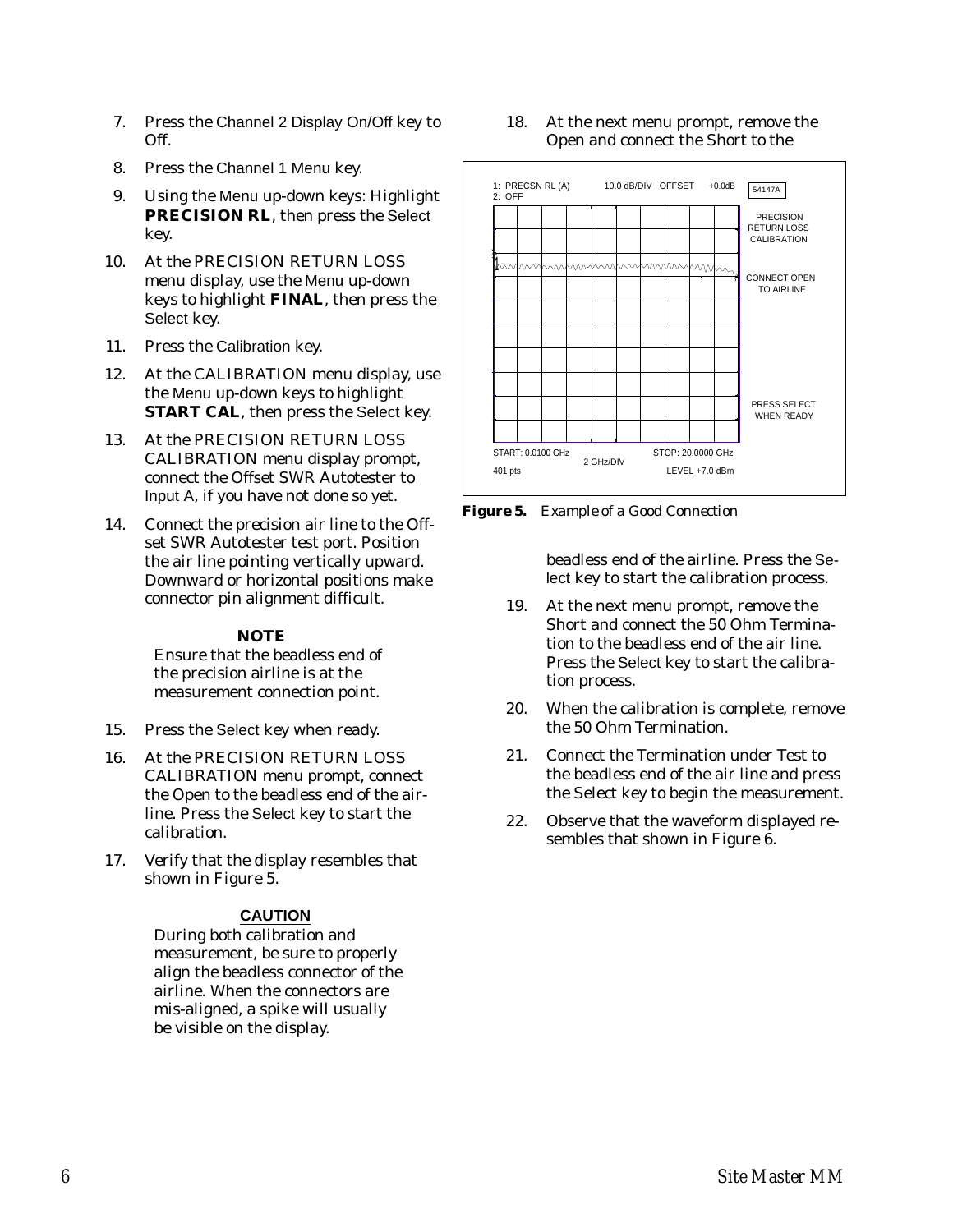![](_page_6_Figure_0.jpeg)

*Figure 6. Direct Readout of the Precision Return Loss*

- 23. Press the Cursor On/Off key to On.
- 24. Observe the CURSOR menu readout for the return loss reading. The minimum return loss reading for the 28N50-2 termination should be 40 dB.

### **8. BATTERY PACK REMOVAL**

This procedure provides instructions for removing the battery pack. Refer to Figure 7 during this procedure.

- 1. Place the Site Master face up on a work surface.
- 2. Remove the four corner rubber bumpers (1).
- 3. Remove the four screws (PN 900-811) (2).
- 4. While holding the two halves of the Site Master together, turn it over and set it face down on the work surface.

### **CAUTION**

In the next step, the Main RF PCB assembly (3) and test port panel (4) must stay with the front panel.

- 5. Remove the bottom half (5) and fold it over to lay upside down on the work surface.
- 6. Disconnect the red/black cable of the battery pack from J6 (6) of the Main RF PCB assembly (3).
- 7. Remove the four screws (7) holding the battery bracket (8) in place and lift the bracket clear.
- 8. Remove the battery assembly (9).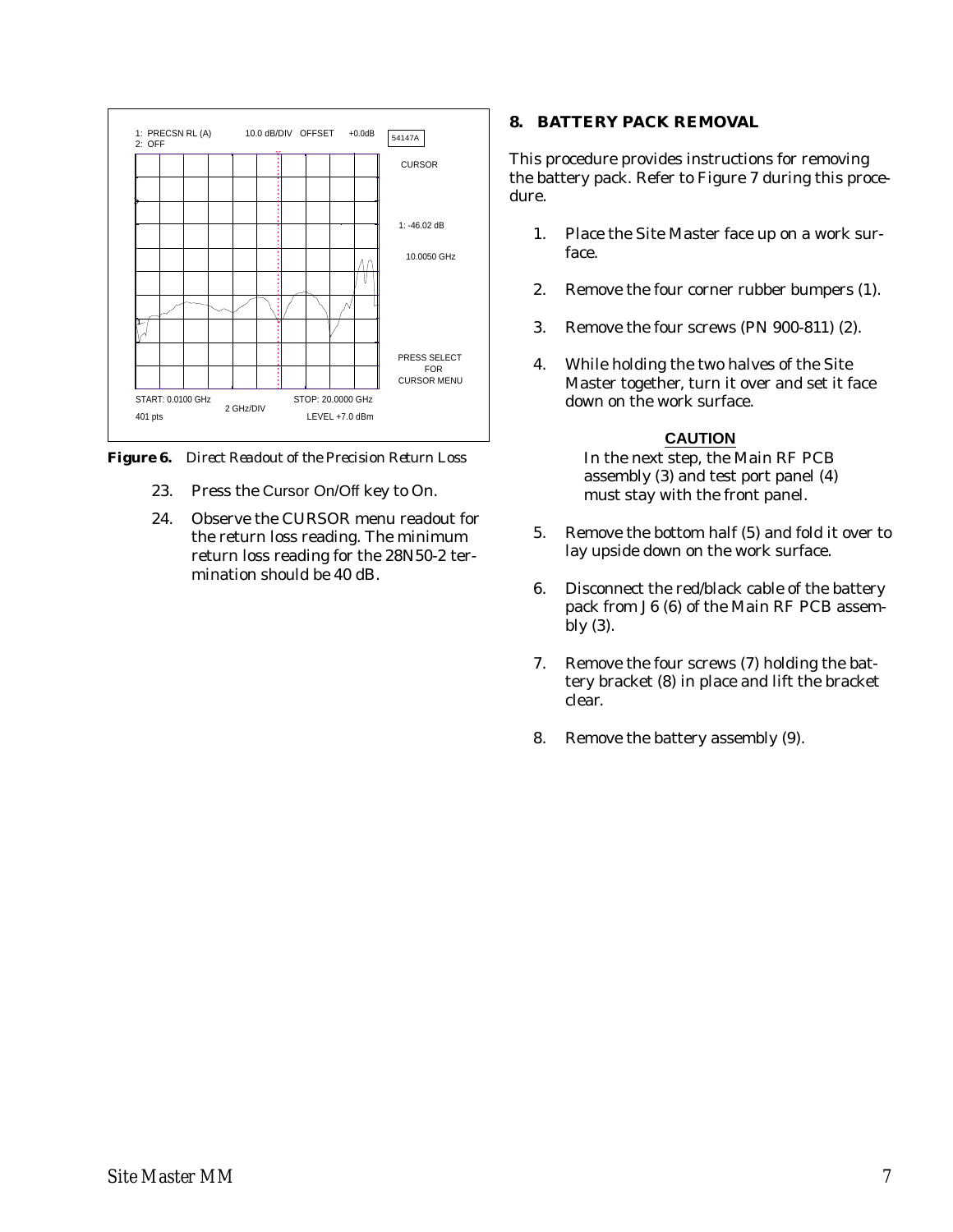### **9. BATTERY PACK REPLACEMENT**

This procedure provides instructions for replacing the battery pack. Refer to Figure 7 during the procedure.

- 1. Install the new battery assembly (9).
- 2. Replace the battery bracket (8) and insert the four screws (7) to hold the battery bracket in place.
- 3. Reconnect the red/black cable of the battery pack battery to J6 (6) on the main RF PCB assembly (3).
- 4. Set the bottom half in place.
- 5. While holding the two halves together, turn the Site Master over and lay it face up on the work surface.
- 6. Reinstall the four screws (2).
- 7. Install the rubber bumpers (1) on all four corners of the instrument.

![](_page_7_Figure_9.jpeg)

*Figure 7. Site Master Battery Removal*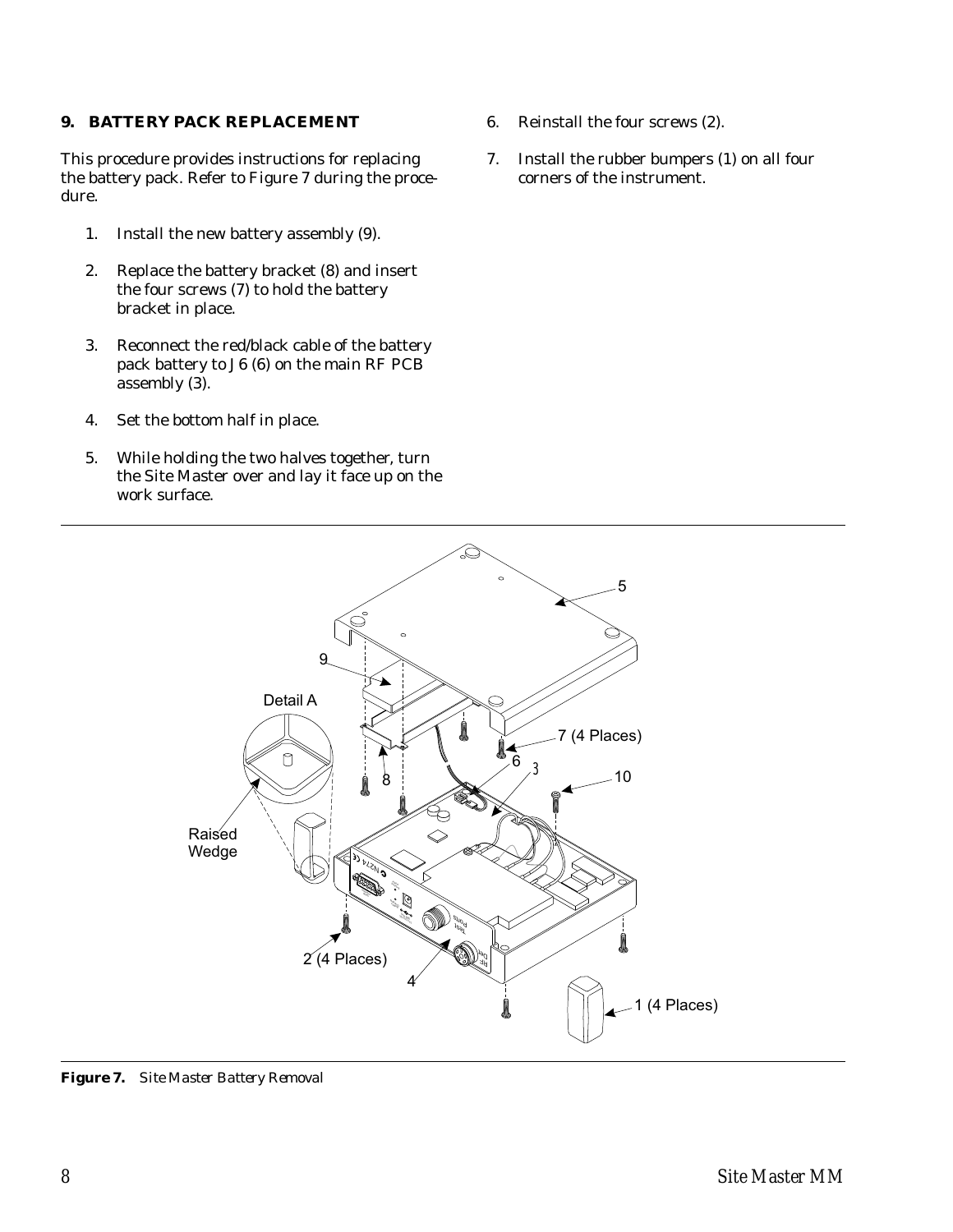### **10. BATTERY DISPOSAL**

The battery used in the Site Master is a rechargeable nickel-cadmium (NiCd) battery and is covered by the Battery Directive (91/157/EEC). As such, the battery is marked as follows to indicate controlled disposal.

![](_page_8_Picture_2.jpeg)

This marking indicates that the battery is a recyclable product.

This marking indicates that the battery requires separate collection and shows the chemical system (Nickel/ Cadmium).

|           | % of Cell |  |
|-----------|-----------|--|
| Component | Weight    |  |
| Nickel    | 19 to 26% |  |
| Cadmium   | 17 to 22% |  |

This marking indicates the heavy-metal component concentration as a percentage of battery cell weight.

Spent nickel-cadmium batteries are valuable resources. Because they are reusable, do not throw them away. Arrange for proper return for recycling in your locality. If you do not have access to proper disposal methods, return the battery pack to your Anritsu service center. Service centers will dispose of the unit at no charge. Anritsu Service Centers are listed on page of this manual.

### **11. KEY PAD MEMBRANE REPLACEMENT**

This procedure provides instructions for replacing the key pad membrane. Refer to Figure 7 (page 8) during this procedure.

- 1. Place the Site Master face up on a work surface.
- 2. Remove the four corner rubber bumpers (1).
- 3. Remove the four screws (PN 900-811) (2).
- 4. While holding the two halves of the Site Master together, turn it over and set it face down on the work surface.

### **CAUTION**

In the next step, the PCB Assy (3) and test port panel (4) must stay with the front panel.

- 5. Remove the bottom half (5) and fold it over to lay upside down on the work surface.
- 6. Disconnect the red/black cable of the battery pack from the main PCB assembly connector J6 (6).
- 7. Remove the screw (10) located on the bottom side of the main PCB assembly next to the RF Bridge assembly .
- 8. Pull the PCB assemblies clear from the top half of the case.
- 9. Lift the keypad membrane clear from the keypad assembly.
- 10. Install a new membrane.

### *NOTE*

Carefully use pliers to pull the rubber tabs tight to ensure that the membrane is flush with the PCB.

11. Reverse the above procedure to re-assemble the Site Master.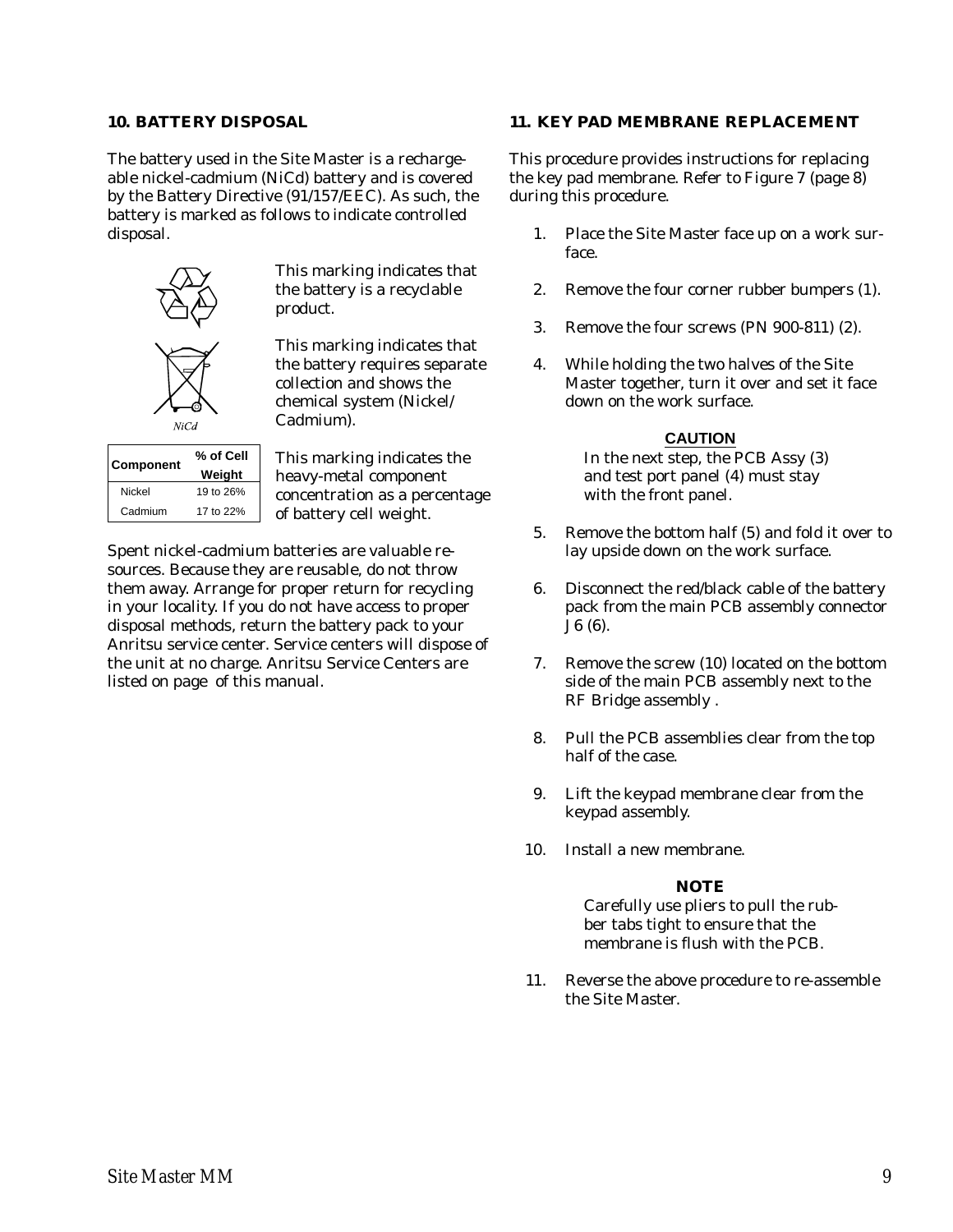# **12. LCD REPLACEMENT**

This procedure provides instructions for replacing the Liquid Crystal Display (LCD). Refer to Figure 7 (page 8) during this procedure.

- 1. Place the Site Master face up on a work surface.
- 2. Remove the four corner rubber bumpers (1).
- 3. Remove the four screws (PN 900-811) (2).
- 4. While holding the two halves of the Site Master together, turn it over and set it face down on the work surface.

### **CAUTION**

In the next step, the PCB Assy (3) and test port panel (4) must stay with the front panel.

- 5. Remove the bottom half (5) and fold it over to lay upside down on the work surface.
- 6. Disconnect the red/black cable of the battery pack from the main PCB assembly connector J6 (6).
- 7. Remove the screw (10) located on the bottom side of the main PCB assembly next to the RF Bridge assembly .
- 8. Pull the PCB assemblies clear from the top half of the case.
- 9. Remove the grey/brown cable of the LCD assembly from the main PCB assembly connector J8.
- 10. Remove the four screws from the LCD PCB assembly.
- 11. Carefully remove the 20-way ribbon cable from the connector on the keypad PCB assembly.
- 12. Install the new LCD PCB assembly. Use thread locker on the LCD mounting screws.
- 13. Reverse the above procedure to re-assemble the Site Master.

### **13. MAIN PCB AND RF MODULE ASSEMBLY REPLACEMENT**

This procedure provides instructions for replacing the main PCB and RF module assembly. Refer to Figure 7 (page 8) during this procedure.

# *NOTE*

The test port panel is replaced as part of the main PCB assembly.

- 1. Place the Site Master face up on a work surface.
- 2. Remove the four corner rubber bumpers (1).
- 3. Remove the four screws (PN 900-811) (2).
- 4. While holding the two halves of the Site Master together, turn it over and set it face down on the work surface.

# **CAUTION**

In the next step, the PCB Assy (3) and test port panel (4) must stay with the front panel.

- 5. Remove the bottom half (5) and fold it over to lay upside down on the work surface.
- 6. Disconnect the red/black cable of the battery pack from the main PCB assembly connector J6 (6).
- 7. Remove the screw (10) located on the bottom side of the main PCB assembly next to the RF Bridge assembly.
- 8. Pull the PCB assemblies clear from the top half of the case.
- 9. Disconnect the grey/brown cable of the LCD assembly from the main PCB assembly connector J8.
- 10. Remove the four screws holding the LCD assembly, but do **NOT** disconnect the 20-way connector from the keypad PCB assembly.
- 11. Use pliers to gently squeeze the nine plastic spacer heads to release them from the Keypad PCB assembly and carefully pull the Keypad PCB with the LCD assembly from the main PCB assembly.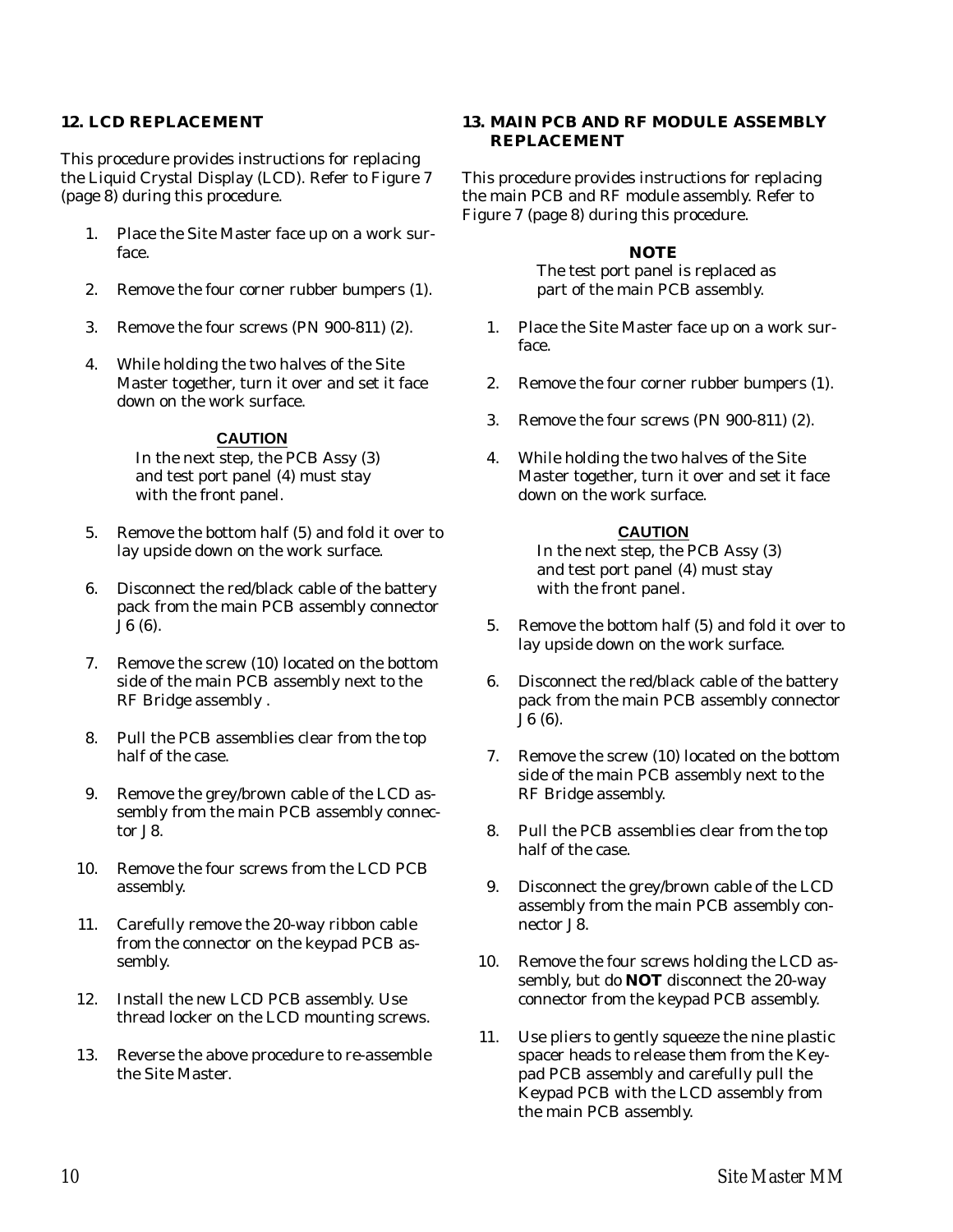12. Remove the four standoffs and the EMI shield cloth.

### *NOTE*

If the Power Monitor (Option 5) is installed, remove the two screws holding the Option 5 PCB assembly to the test port panel and unsolder the wires from pins 1 through 4 of the RF Detector connector on the test port panel.

- 13. Carefully remove the serial number from the test port panel.
- 14. Install the serial number on the replacement test port panel.
- 15. Reverse the above procedure to re-assemble the Site Master.

# **14. REPLACEABLE PARTS**

Replaceable parts for the Site Master are listed in Table 1 on page 12.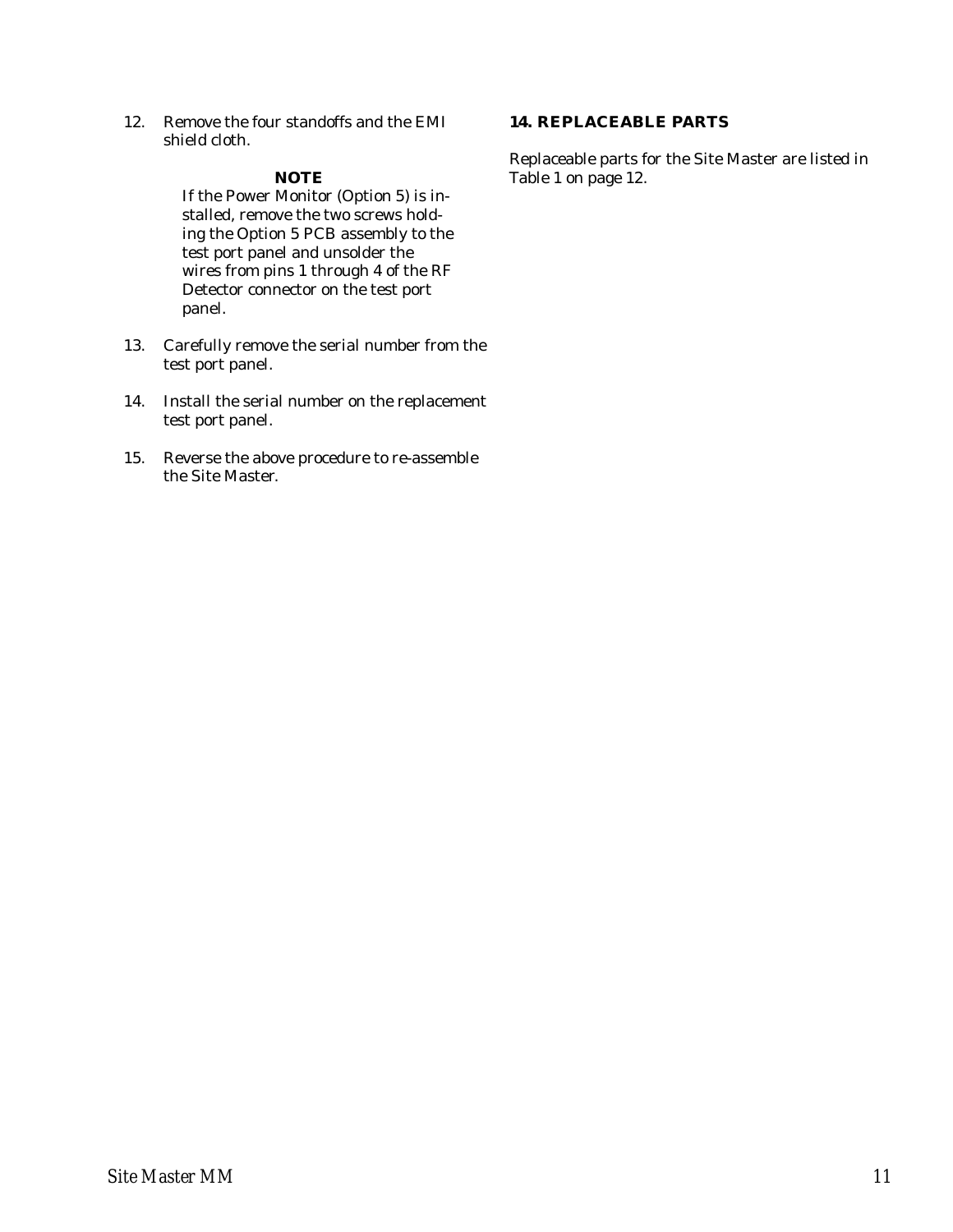# *Table 1. Parts List*

| <b>Part Number</b>       | <b>Description</b>                                        | Qty |  |
|--------------------------|-----------------------------------------------------------|-----|--|
| <b>Accessories</b>       |                                                           |     |  |
| 10580-00014              | User's Guide, Site Master<br>S810A, S818A                 | 1   |  |
| 10580-00007              | <b>Battery Replacement and</b><br>Disposal Guide          | 1   |  |
| 2300-211                 | Software Tools, Site Master                               | 1   |  |
| 40-115                   | <b>Power Supply</b>                                       | 1   |  |
| 806-62                   | Cable Assy, Cig Plug, Female                              | 1   |  |
| 800-441                  | Serial Interface Cable Assy                               | 1   |  |
| D41955                   | <b>Carrying Case</b>                                      | 1   |  |
| <b>Replaceable Parts</b> |                                                           |     |  |
| B42893                   | <b>EMI Shield</b>                                         | 1   |  |
| C41761                   | Liquid Crystal Display Assy                               | 1   |  |
| ND45417                  | <b>Battery Pack Kit</b>                                   | 1   |  |
| <b>ND 47538</b>          | Main PCB Assy, S810A with<br>uwave module and cables      | 1   |  |
| ND45369                  | Main PCB Assy, S818A with<br>1<br>uwave module and cables |     |  |
| D41766-3                 | Keypad PCB Assy                                           | 1   |  |
| D40864-2                 | Membrane Keypad, Main                                     | 1   |  |
| C41767                   | Membrane, Soft Keys                                       | 1   |  |

| <b>Part Number</b> | <b>Description</b>                   | Qty |  |
|--------------------|--------------------------------------|-----|--|
| <b>Hardware</b>    |                                      |     |  |
| 790-171            | Silicon Pad                          | 1   |  |
| 761-10             | Cap Vinyl, Black, round, 0.625<br>ID | 1   |  |
| 790-52             | Washer, #4, Shoulder, Nylon          | 1   |  |
| 900-257            | Pan Head Screw, 0.312                | 4   |  |
| 790-445            | Spacer PCB, 0.625, Self Mount        | 9   |  |
| 900-800            | Pan Head Screw, #4, 0.312            | 1   |  |
| 900-811            | Pan Head Screw, #4                   | 4   |  |
| 900-326            | Nut, Kep, 4-40, 0.312                | 4   |  |
| 900-697            | Pan Head Screw, 4-40, 0.312          | 3   |  |
| 900-138            | Screw, Pan, 2-56/patchlock,<br>0.18  | 4   |  |
| B41753             | Gasket, LCD                          | 1   |  |
| <b>Case Parts</b>  |                                      |     |  |
| D40861-3           | Case                                 | 1   |  |
| C40863             | <b>Bumper</b>                        | 4   |  |
| B44351             | ID, Model S810A Label                | 1   |  |
| B45030             | 1<br>ID, Model S818A Label           |     |  |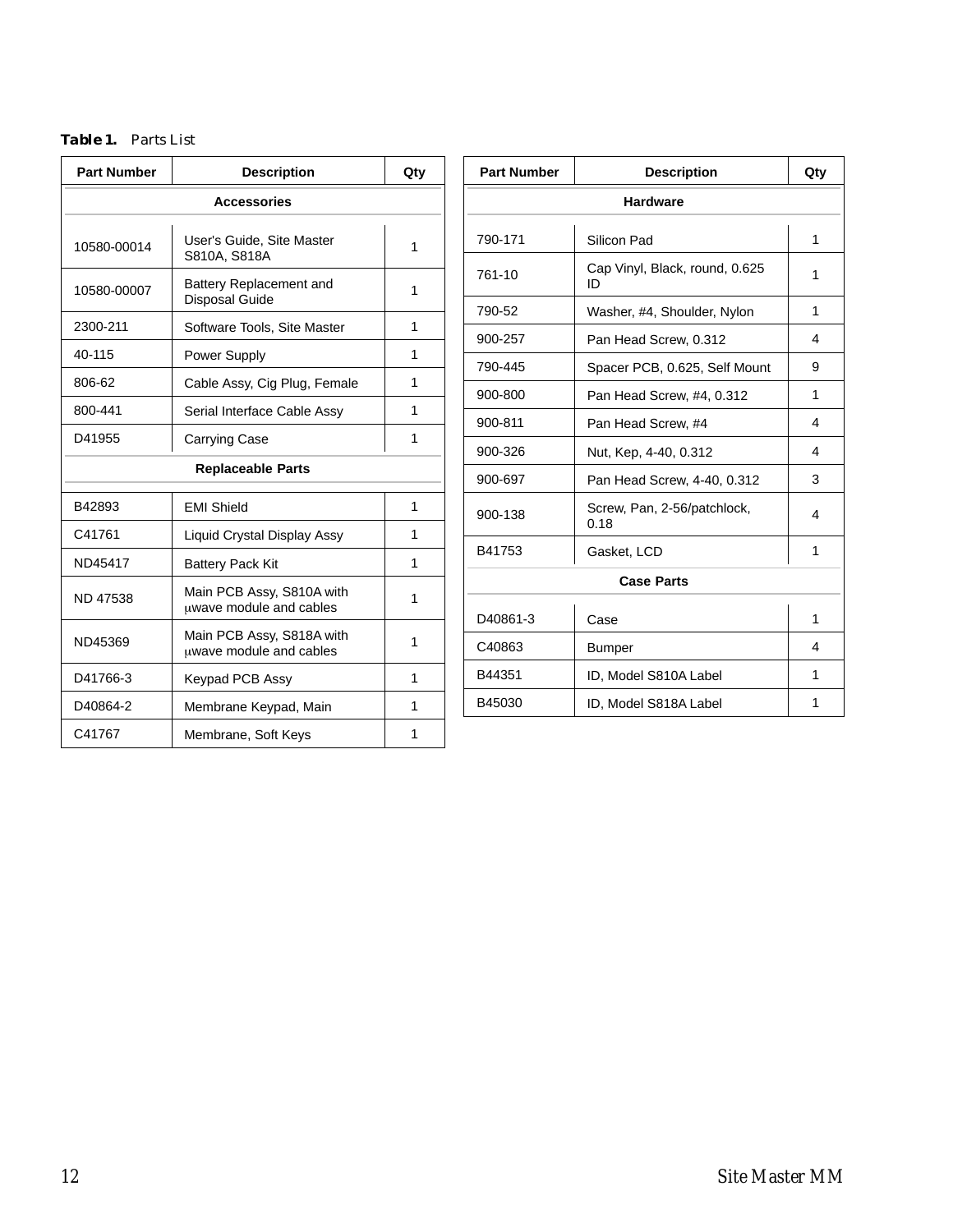|                  |                           |                        |                                           | Relative to Unity Reference |                        |                                                |
|------------------|---------------------------|------------------------|-------------------------------------------|-----------------------------|------------------------|------------------------------------------------|
| <b>SWR</b>       | Reflection<br>Coefficient | Return<br>Loss<br>(dB) | X<br>dB<br><b>Below</b><br>Refer-<br>ence | $REF+X$<br>dB               | $REF-X$<br>dВ          | $REF \pm X$<br>Peak to<br>Peak<br>Ripple<br>dB |
| 17.3910          | 0.8913                    | $\mathbf{1}$           | 1                                         | 5.5350                      | $-19.2715$             | 24.8065                                        |
| 8.7242           | 0.7943                    | $\overline{2}$         | $\overline{2}$                            | 5.0780                      | $-13.7365$             | 18.8145                                        |
| 5.8480           | 0.7079                    | 3                      | 3                                         | 4.6495                      | $-10.6907$             | 15.3402                                        |
| 4.4194           | 0.6310                    | 4                      | 4                                         | 4.2489                      | $-8.6585$              | 12.9073                                        |
| 3.5698           | 0.5623                    | 5                      | 5                                         | 3.8755                      | $-7.1773$              | 11.0528                                        |
| 3.0095           | 0.5012                    | 6                      | 6                                         | 3.5287                      | $-6.0412$              | 9.5699                                         |
| 2.6146           | 0.4467                    | 7                      | 7                                         | 3.2075                      | $-5.1405$              | 8.3480                                         |
| 2.3229           | 0.3981                    | 8                      | 8                                         | 2.9108                      | $-4.4096$              | 7.3204                                         |
| 2.0999           | 0.3548                    | 9                      | 9                                         | 2.6376                      | $-3.8063$              | 6.4439                                         |
| 1.9250           | 0.3162                    | 10                     | 10                                        | 2.3866                      | $-3.3018$              | 5.6884                                         |
| 1.7849           | 0.2818                    | 11                     | 11                                        | 2.1567                      | $-2.8756$              | 5.0322                                         |
| 1.6709           | 0.2512                    | 12                     | 12                                        | 1.9465                      | $-2.5126$              | 4.4590                                         |
| 1.5769           | 0.2239                    | 13                     | 13                                        | 1.7547                      | $-2.2013$              | 3.9561                                         |
| 1.4935           | 0.1995                    | 14                     | 14                                        | 1.5802                      | $-1.9331$              | 3.5133                                         |
| 1.4326           | 0.1778                    | 15                     | 15                                        | 1.4216                      | $-1.7007$              | 3.1224                                         |
| 1.3767           | 0.1585                    | 16                     | 16                                        | 1.2778                      | $-1.4988$              | 2.7766                                         |
| 1.3290           | 0.1413                    | 17                     | 17                                        | 1.1476                      | $-1.3227$              | 2.4703                                         |
| 1.2880           | 0.1259                    | 18                     | 18                                        | 1.0299                      | $-1.1687$              | 2.1986                                         |
| 1.2528           | 0.1122                    | 19                     | 19                                        | 0.9237                      | $-1.0337$              | 1.9574                                         |
| 1.2222           | 0.1000                    | 20                     | 20                                        | 0.8279                      | $-0.9151$              | 1.7430                                         |
| 1.1957           | 0.0891                    | 21                     | 21                                        | 0.7416                      | $-0.8108$              | 1.5524                                         |
| 1.1726           | 0.0794                    | 22                     | 22                                        | 0.6639                      | $-0.7189$              | 1.3828                                         |
| 1.1524           | 0.0708                    | 23                     | 23                                        | 0.5941                      | $-0.6378$              | 1.2319                                         |
| 1.1347           | 0.0631                    | 24                     | 24                                        | 0.5314                      | $-0.5661$              | 1.0975                                         |
| 1.1192           | 0.0562                    | 25                     | 25                                        | 0.4752                      | $-0.5027$              | 0.9779                                         |
| 1.1055           | 0.0501                    | 26                     | 26                                        | 0.4248                      | $-0.4466$              | 0.8714                                         |
| 1.0935           | 0.0447                    | 27                     | 27                                        | 0.3796                      | $-0.3969$              | 0.7765                                         |
| 1.0829           | 0.0398                    | 28                     | 28                                        | 0.3391                      | $-0.3529$              | 0.6919                                         |
| 1.0736           | 0.0355                    | 29                     | 29                                        | 0.3028                      | $-0.3138$              | 0.6166                                         |
| 1.0653           | 0.0316                    | 30                     | 30                                        | 0.2704                      | $-0.2791$              | 0.5495                                         |
| 1.0580           | 0.0282                    | 31                     | 31                                        | 0.2414                      | $-0.2483$              | 0.4897                                         |
| 1.0515           | 0.0251                    | 32                     | 32                                        | 0.2155                      | $-0.2210$              | 0.4365                                         |
| 1.0458           | 0.0224                    | 33                     | 33                                        | 0.1923                      | $-0.1967$              | 0.3890                                         |
| 1.0407           | 0.0200                    | 34                     | 34                                        | 0.1716                      | $-0.1751$              | 0.3467                                         |
| 1.0362           | 0.0178                    | 35                     | 35                                        | 0.1531                      | $-0.1558$              | 0.3090                                         |
| 1.0322           | 0.0158                    | 36                     | 36                                        | 0.1366                      | $-0.1388$              | 0.2753                                         |
| 1.0287           | 0.0141                    | 37                     | 37                                        | 0.1218                      | $-0.1236$              | 0.2454                                         |
| 1.0255           | 0.0126                    | 38                     | 38                                        | 0.1087                      | $-0.1100$              | 0.2187                                         |
| 1.0227           | 0.0112                    | 39                     | 39                                        | 0.0969                      | $-0.0980$              | 0.1949                                         |
| 1.0202           | 0.0100                    | 40                     | 40                                        | 0.0864                      | $-0.0873$              | 0.1737                                         |
| 1.0180           | 0.0089                    | 41                     | 41                                        | 0.0771                      | $-0.0778$              | 0.1548                                         |
| 1.0160           | 0.0079                    | 42                     | 42                                        | 0.0687                      | $-0.0693$              | 0.1380                                         |
| 1.0143           | 0.0071                    | 43                     | 43                                        | 0.0613                      | $-0.0617$              | 0.1230                                         |
| 1.0127           | 0.0063                    | 44                     | 44                                        | 0.0546                      | $-0.0550$              | 0.1096                                         |
| 1.0113           | 0.0056                    | 45                     | 45                                        | 0.0487                      | $-0.0490$              | 0.0977                                         |
| 1.0101           | 0.0050                    | 46                     | 46                                        | 0.0434                      | $-0.0436$              | 0.0871                                         |
| 1.0090           | 0.0045                    | 47                     | 47                                        | 0.0387                      | $-0.0389$              | 0.0776                                         |
| 1.0080           | 0.0040                    | 48                     | 48                                        | 0.0345                      | $-0.0346$              | 0.0692                                         |
| 1.0071<br>1.0063 | 0.0035<br>0.0032          | 49                     | 49                                        | 0.0308<br>0.0274            | $-0.0309$              | 0.0616<br>0.0549                               |
|                  |                           | 50                     | 50                                        |                             | $-0.0275$              |                                                |
| 1.0057           | 0.0028                    | 51                     | 51                                        | 0.0244                      | $-0.0245$              | 0.0490                                         |
| 1.0050           | 0.0025                    | 52                     | 52                                        | 0.0218                      | $-0.0218$              | 0.0436                                         |
| 1.0045           | 0.0022                    | 53                     | 53                                        | 0.0194<br>0.0173            | $-0.0195$              | 0.0389                                         |
| 1.0040<br>1.0036 | 0.0020<br>0.0018          | 54<br>55               | 54<br>55                                  | 0.0154                      | $-0.0173$<br>$-0.0155$ | 0.0347<br>0.0309                               |
|                  |                           |                        |                                           |                             |                        |                                                |
| 1.0032           | 0.0016                    | 56                     | 56                                        | 0.0138                      | $-0.0138$              | 0.0275                                         |
| 1.0028<br>1.0025 | 0.0014                    | 57                     | 57                                        | 0.0123                      | $-0.0123$              | 0.0245                                         |
| 1.0022           | 0.0013<br>0.0011          | 58<br>59               | 58<br>59                                  | 0.0109<br>0.0097            | $-0.0109$<br>$-0.0098$ | 0.0219<br>0.0195                               |
|                  |                           |                        |                                           |                             |                        |                                                |

Conversion tables for Return Loss, Reflection Coefficient, and SWR with tabular values for interaction of a small phaser x with a large phaser (unity reference) expressed in dB related to refer-

**PHASOR INTERACTION**

**(REF)**

**(1 - X)**

**X**

**(1 + X)**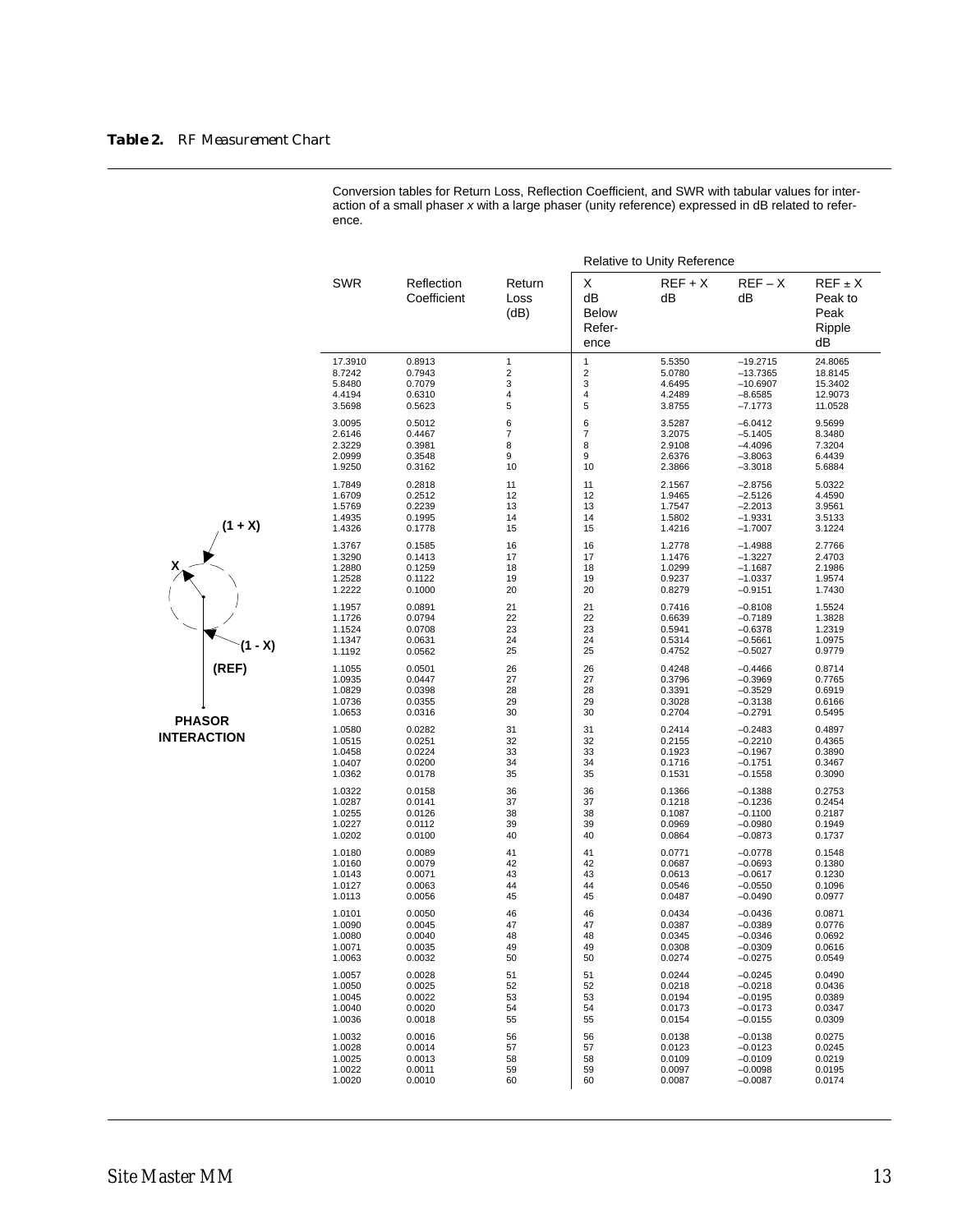### **RETURN LOSS VERIFICATION WORKSHEET**

|                                                | 3.3 GHz | 10.5 GHz | 16 GHz |
|------------------------------------------------|---------|----------|--------|
| <b>Source Match</b><br>Specification:          | 20 dB   | 18dB     | 18dB   |
| Peak-to-Peak Ripple:                           |         |          |        |
| Return Loss Value:                             |         |          |        |
| <b>Corrected Directivity</b><br>Specification: | 40dB    | 36 dB    | 36 dB  |
| Peak-to-Peak Ripple:                           |         |          |        |
| Return Loss Value:                             |         |          |        |

*NOTES*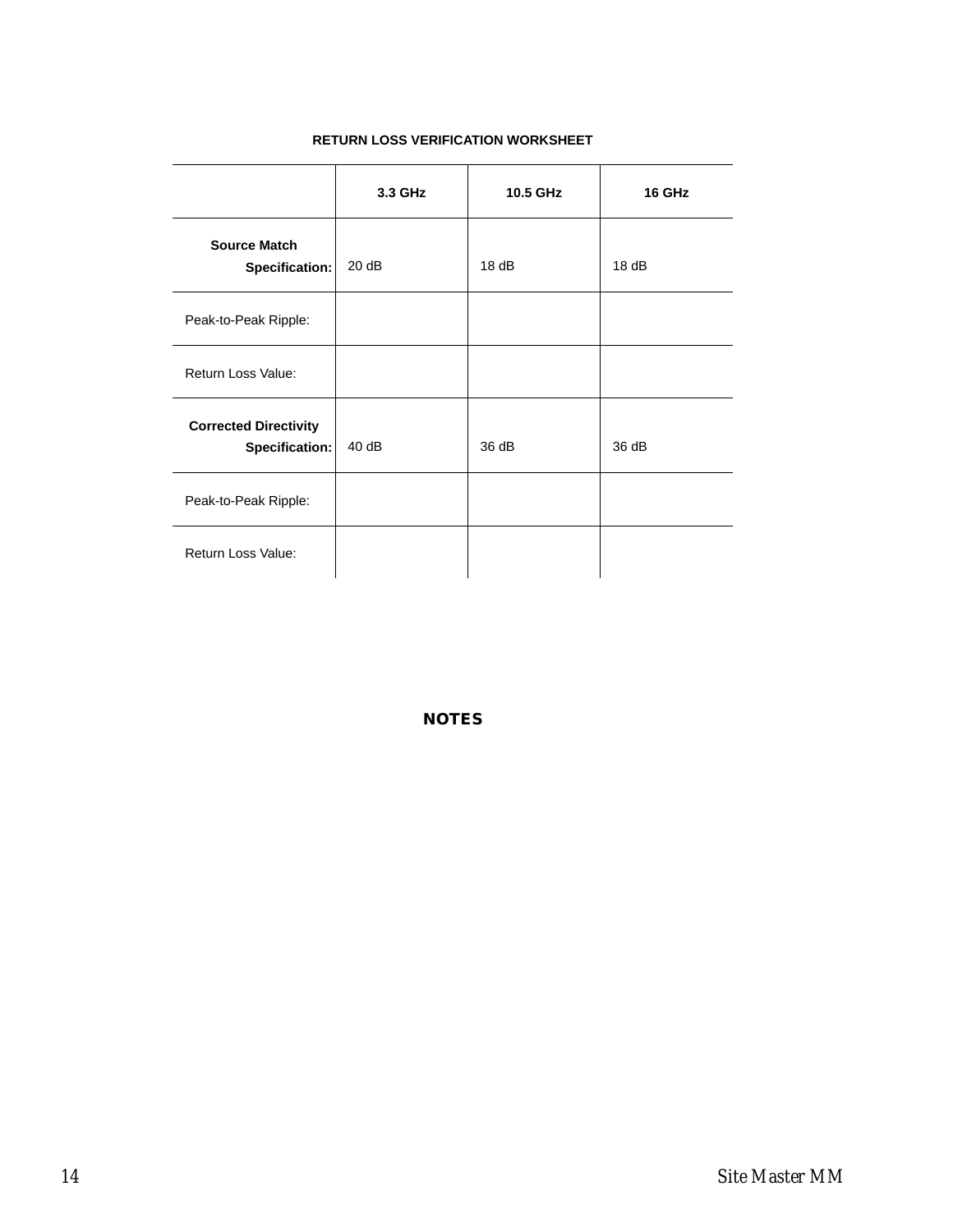### **UNITED STATES**

ANRITSU COMPANY 685 Jarvis Drive Morgan Hill, CA 95037-2809 Telephone: (408) 776-8300 1-800-ANRITSU FAX: 408-776-1744

ANRITSU COMPANY 10 New Maple Ave., Unit 305 Pine Brook, NJ 07058 Telephone: (201) 227-8999, 1-800-ANRITSU FAX: 201-575-0092

ANRITSU COMPANY 1155 E. Collins Blvd Richardson, TX 75081 Telephone: 1-800-ANRITSU FAX: 972-671-1877

### **AUSTRALIA**

ANRITSU PTY. LTD. Unit 3, 170 Foster Road Mt Waverley, VIC 3149 Australia Telephone: 03-9558-8177 FAX: 03-9558-8255

### **BRAZIL**

ANRITSU ELECTRONICA LTDA. Praia de Botafogo, 440, Sala 2401 CEP22250-040, Rio de Janeiro, RJ, Brasil Telephone: 021-28-69-141 FAX: 021-53-71-456

### **CANADA**

ANRITSU INSTRUMENTS LTD. 215 Stafford Road, Unit 102 Nepean, Ontario K2H 9C1 Telephone: (613) 828-4090 FAX: (613) 828-5400

### **FRANCE**

ANRITSU S.A 9 Avenue du Quebec Zone de Courtaboeuf 91951 Les Ulis Cedex Telephone: 016-44-66-546 FAX: 016-44-61-065

### **GERMANY**

ANRITSU GmbH Grafenberger Allee 54-56 D-40237 Dusseldorf, Germany Telephone: 0211-68550 FAX: 0211-685555

### **INDIA**

MEERA AGENCIES (P) LTD. A-23 Hauz Khas New Delhi 110 016 Telephone: 011-685-3959 FAX: 011-686-6720

### **ISRAEL**

TECH-CENT, LTD. Haarad St. No. 7, Ramat Haahayal Tel-Aviv 69701 Telephone: (03) 64-78-563 FAX: (03) 64-78-334

### **ITALY**

ANRITSU Sp.A Roma Office Via E. Vittorini, 129 00144 Roma EUR Telephone: (06) 50-22-666 FAX: (06) 50-22-4252

### **KOREA**

ANRITSU CORPORATION LTD. #901 Daeo Bldg. 26-5 Yeoido Dong, Youngdeungpo Seoul Korea 150 010 Telephone: 02-782-7156 FAX: 02-782-4590

### **JAPAN**

ANRITSU CORPORATION 1800 Onna Atsugi-shi Kanagawa-Prf. 243 Japan Telephone: 0462-23-1111 FAX: 0462-25-8379

### **SINGAPORE**

ANRITSU (SINGAPORE) PTE LTD. 3 Shenton Way #24-03 Shenton House Singapore 0106 Telephone: 2265206 FAX: 2265207

### **SOUTH AFRICA**

ETECSA 12 Surrey Square Office Park 330 Surrey Avenue Ferndale, Randburt, 2194 South Africa Telephone: 011-11-787-7200 FAX: 011-11-787-0446

### **SWEDEN**

ANRITSU AB Botivid Center S-1585 Stockholm, Sweden Telephone: (08) 534-717-00 FAX: (08) 534-717-30

### **TAIWAN**

ANRITSU CO., LTD. 8F, No. 96, Section 3 Chien Kuo N. Road Taipei, Taiwan, R.O.C. Telephone: (02) 515-6050 FAX: (02) 509-5519

### **UNITED KINGDOM**

ANRITSU LTD. 200 Capability Green Luton, Bedfordshire LU1 3LU, England Telephone: 015-82-41-88-53 FAX: 015-82-31-303